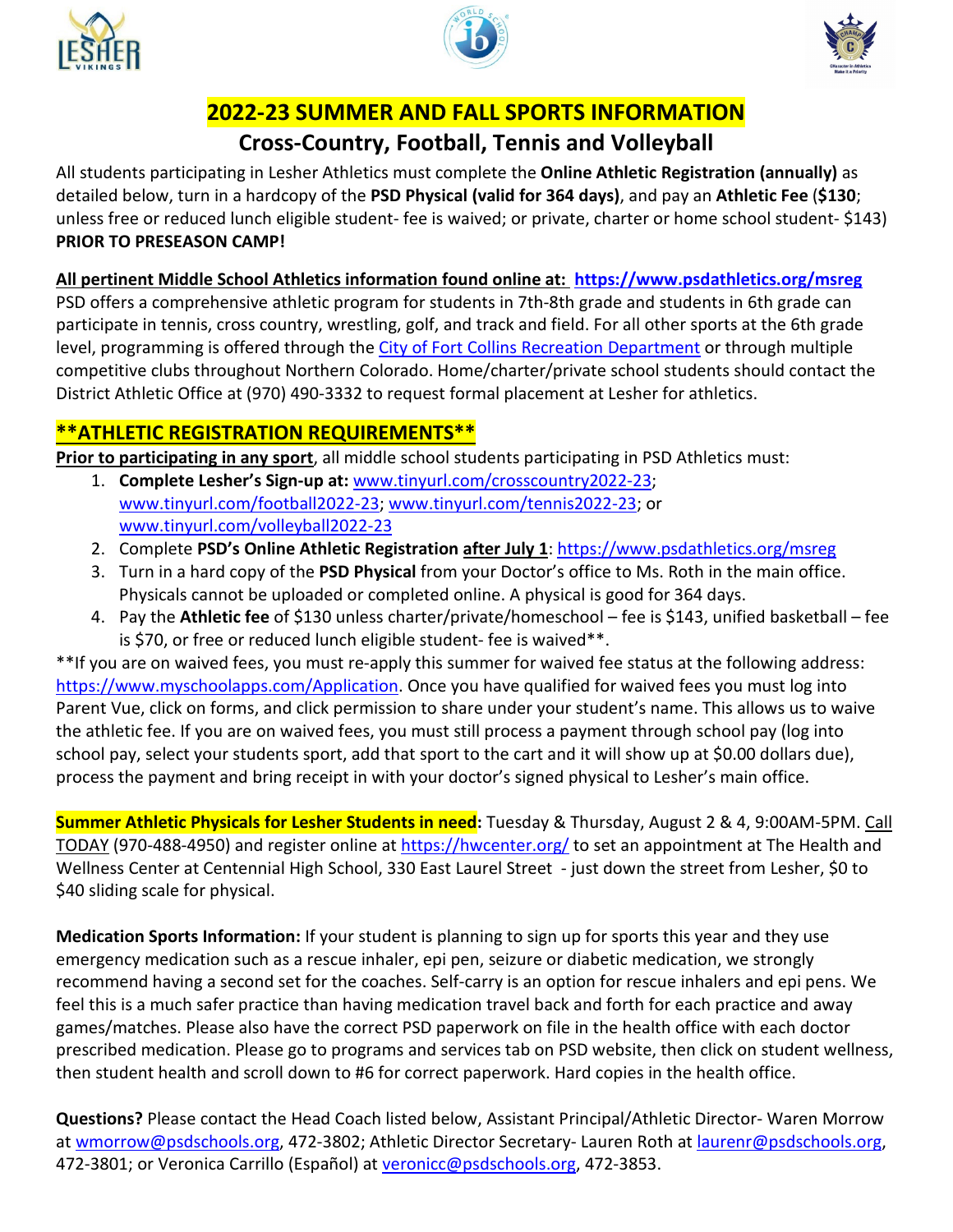





# 2022-2023 Middle School **Physician Certification of Student Fitness for Athletic Participation**

This form, as well as an Athletic Participation Permission and Release form, must be completed and submitted to the school of athletic participation as designated below before the student will be allowed to practice or compete in school sport(s).

## Student Information - To be completed by student or parent/guardian

**Poudre School District** 

Fort Collins, CO 80521

2407 LaPorte Ave

970-482-7420

| Student's Name (Last, First, M.I.)                                                                                                                                                                        |          |                          |                                       | <b>Student ID#</b>              |
|-----------------------------------------------------------------------------------------------------------------------------------------------------------------------------------------------------------|----------|--------------------------|---------------------------------------|---------------------------------|
| Student's Date of Birth                                                                                                                                                                                   |          | Male                     | Female                                |                                 |
| <b>Student's Street Address</b>                                                                                                                                                                           |          |                          | City                                  | <b>State</b><br><b>Zip Code</b> |
| School of Athletic Participation                                                                                                                                                                          |          |                          |                                       |                                 |
| Parent(s)/Guardian(s) Name(s)                                                                                                                                                                             |          |                          |                                       | Telephone                       |
| <b>Physician's Certification</b>                                                                                                                                                                          |          |                          |                                       |                                 |
| I certify that I have examined the above-named student and find the student physically fit to<br>fully participate in the school sport(s) listed below, except those crossed out, without<br>restriction: |          |                          |                                       |                                 |
| <b>Basketball</b>                                                                                                                                                                                         | Football | <b>Tennis</b>            | <b>Softball</b>                       | Wrestling                       |
| <b>Cross Country</b>                                                                                                                                                                                      | Golf     | <b>Track &amp; Field</b> | Volleyball                            | <b>Unified Basketball</b>       |
| <b>Additional Comments:</b>                                                                                                                                                                               |          |                          |                                       |                                 |
|                                                                                                                                                                                                           |          |                          |                                       |                                 |
|                                                                                                                                                                                                           |          |                          |                                       |                                 |
| Date of Examination <b>Date of Examination</b>                                                                                                                                                            |          |                          | (Valid for 365 days unless rescinded) |                                 |
| <b>Physician Name (Printed)</b>                                                                                                                                                                           |          |                          | <b>Phone Number</b>                   |                                 |
|                                                                                                                                                                                                           |          |                          |                                       |                                 |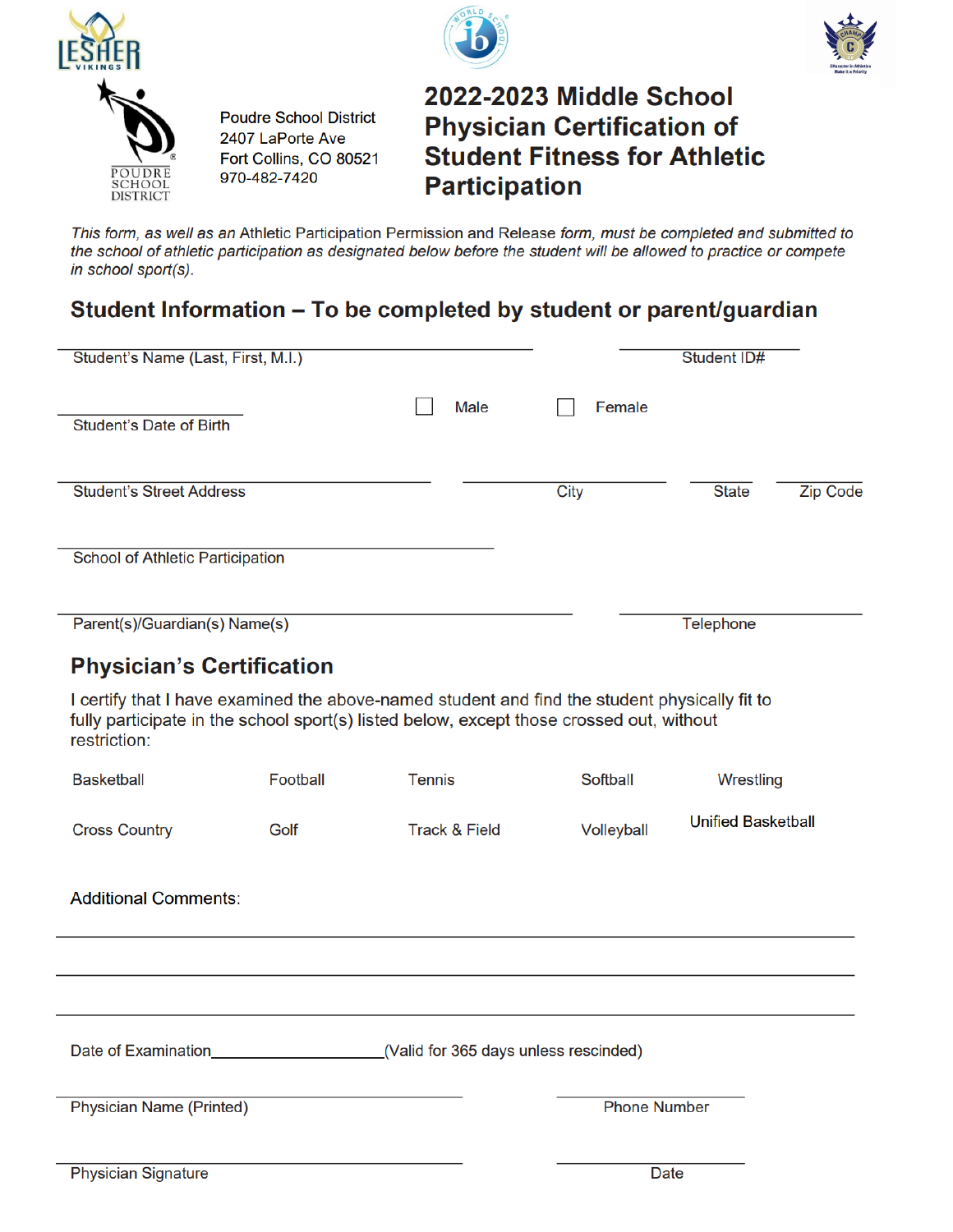





### **CROSS-COUNTRY (6th, 7th and 8th)**

**CONTACT:** Jo Dixon, Head Cross-Country Coach, 472-3844[, jonetted@psdschools.org](mailto:jonetted@psdschools.org) Josh Swann, Assistant Cross-Country Coach, 472-3819[, jswann@psdschools.org](mailto:jswann@psdschools.org)

Conner Lang, Assistant Cross-Country Coach, 472-3812[, clang@psdschools.org](mailto:clang@psdschools.org)

#### **SUMMER OPPORTUNITIES:**

The best thing you can do for next season is start training this summer! Whether you get out on a jog a couple days a week or enter in a few city races, everything you do now will help you in the fall. Get in touch with your cross-country coaches if you are interested in a summer training plan– we have a lot of fun ways you can get a head start! Here are some fun 5 and 10K races you can still join this summer:

- 1. **Colorado Run 10k** on May 30th at Spring Canyon Park.
- 2. **Fire Hydrant 5k** on June 4<sup>th</sup> at Spring Canyon Park. This is a fun run / walk that benefits our furry friends!
- 3. **Father's Day 5K** on June 19th at the Shops at Foothills Mall, Fort Collins.
- 4. **FireKracker 5K** on July 2nd at City Park, Fort Collins.
- 5. **Mountain Avenue Mile** on August 5<sup>th</sup> in Old Town, Fort Collins.
- 6. **The Human Race 5K and 10k** on August 6<sup>th</sup> in Old Town, Fort Collins
- 7. **Run for Hope 5k** on August 12.
- 8. **Be a Hero 5K** on August 28th at Rolland Moore Park, Fort Collins.
- 9. **FORTitude 10K** on Labor Day (September 4<sup>th</sup>) at CSU.
- 10. Sign up for the **Healthy Kids Run Series** *(ages 5-12)* or the **Fit Teens Run Series** *(ages 13-18)* to get a discounted 5K pass for select Fort Collins 5K's and prizes when you run. [https://www.uchealth.org/services/community](https://nam12.safelinks.protection.outlook.com/?url=https%3A%2F%2Fwww.uchealth.org%2Fservices%2Fcommunity-health%2Fhealthy-kids%2Frun-series%2F&data=05%7C01%7Cwmorrow%40psdschools.org%7Cd5a334b014ad43edce2808da2c775909%7C0d6d846ceadd4b6cb03ef15cd4b7e9cf%7C0%7C0%7C637871188344424160%7CUnknown%7CTWFpbGZsb3d8eyJWIjoiMC4wLjAwMDAiLCJQIjoiV2luMzIiLCJBTiI6Ik1haWwiLCJXVCI6Mn0%3D%7C3000%7C%7C%7C&sdata=rngVpEE7Ryg8EOesjXQkMH20lt4KKKIPP343n2YoOv0%3D&reserved=0)[health/healthy-kids/run-series/](https://nam12.safelinks.protection.outlook.com/?url=https%3A%2F%2Fwww.uchealth.org%2Fservices%2Fcommunity-health%2Fhealthy-kids%2Frun-series%2F&data=05%7C01%7Cwmorrow%40psdschools.org%7Cd5a334b014ad43edce2808da2c775909%7C0d6d846ceadd4b6cb03ef15cd4b7e9cf%7C0%7C0%7C637871188344424160%7CUnknown%7CTWFpbGZsb3d8eyJWIjoiMC4wLjAwMDAiLCJQIjoiV2luMzIiLCJBTiI6Ik1haWwiLCJXVCI6Mn0%3D%7C3000%7C%7C%7C&sdata=rngVpEE7Ryg8EOesjXQkMH20lt4KKKIPP343n2YoOv0%3D&reserved=0)
- 11. Visit the calendar on the *Fort Collins Running Club* webpage for more fun runs you can be a part of over the summer[: http://fortcollinsrunningclub.org/](https://nam12.safelinks.protection.outlook.com/?url=http%3A%2F%2Ffortcollinsrunningclub.org%2F&data=05%7C01%7Cwmorrow%40psdschools.org%7Cd5a334b014ad43edce2808da2c775909%7C0d6d846ceadd4b6cb03ef15cd4b7e9cf%7C0%7C0%7C637871188344424160%7CUnknown%7CTWFpbGZsb3d8eyJWIjoiMC4wLjAwMDAiLCJQIjoiV2luMzIiLCJBTiI6Ik1haWwiLCJXVCI6Mn0%3D%7C3000%7C%7C%7C&sdata=OMhjC2XCX3QHiIN807xisolzfYKcajqkHTtu8m5lVuI%3D&reserved=0)

#### **\*\*Complete 1st page ATHLETIC REGISTRATION requirements prior to pre-season camp\*\***

**Parent & Player Meeting** on **Thursday, August 11,** from 5-6PM at Lesher.

**Preseason Camp: Tuesday-Friday, August 16-19,** from 3:00-5:00PM AT LESHER.

**Practices** are Monday-Friday and the first practice is from 3:00-5:00PM Monday, August 22 at Lesher.

**Each practice,** athletes will need shorts, t-shirt, water bottle, and running shoes.

### **TENNIS (6th, 7th and 8th)**

**CONTACT:** Janna Dickerson, Head Tennis Coach[, jannadickerson@gmail.com](mailto:jannadickerson@gmail.com) Ian Charles, Assistant Tennis Coach TBD, Assistant Coach

#### **SUMMER OPPORTUNITIES:**

- 1. Miramont Junior Tennis programs, available to Members and Non-Members. Information at: <https://www.genesishealthclubs.com/locations/miramont-south/junior-tennis.html>
- 2. Lewis Tennis offers a wide variety of camps and programs over the summer. Visit <http://lewistennis.com/programs/> for additional details.
- 3. Highland Meadows: https://highlandmeadowstenniscenter.com/junior-programs/
- 4. CSU offers camps sessions through this link:<https://www.chhs.colostate.edu/hes-youth-sport-camps/>
- 5. If nothing else, please enjoy the numerous courts located throughout the city and play with family and friends. <http://www.tennisround.com/tennis-courts/co/fort-collins>
- **\*\*Complete 1st page ATHLETIC REGISTRATION requirements prior to pre-season camp\*\***

**Parent & Player Meeting** on **Wednesday, August 10,** from 5-6PM at Lesher.

**Preseason Camp: Tuesday-Thursday, August 16-18,** from 3:30-5:30PM at Edora Park (1420 East Stuart St).

**Practices** are Monday-Friday and the first practice is from 3:30-5:30PM Monday, August 22 at Edora Park (1420 East Stuart St). We will meet in Lesher's cafeteria after school on Tuesday and Wednesday (8/16-8/17) and discuss how to safely get to and from Edora.

**Each practice**, athletes will need a tennis racket, appropriate tennis clothing and footwear, water bottle and sunscreen. Optional, but suggested items include sunglasses, a hat, and other weather appropriate items.